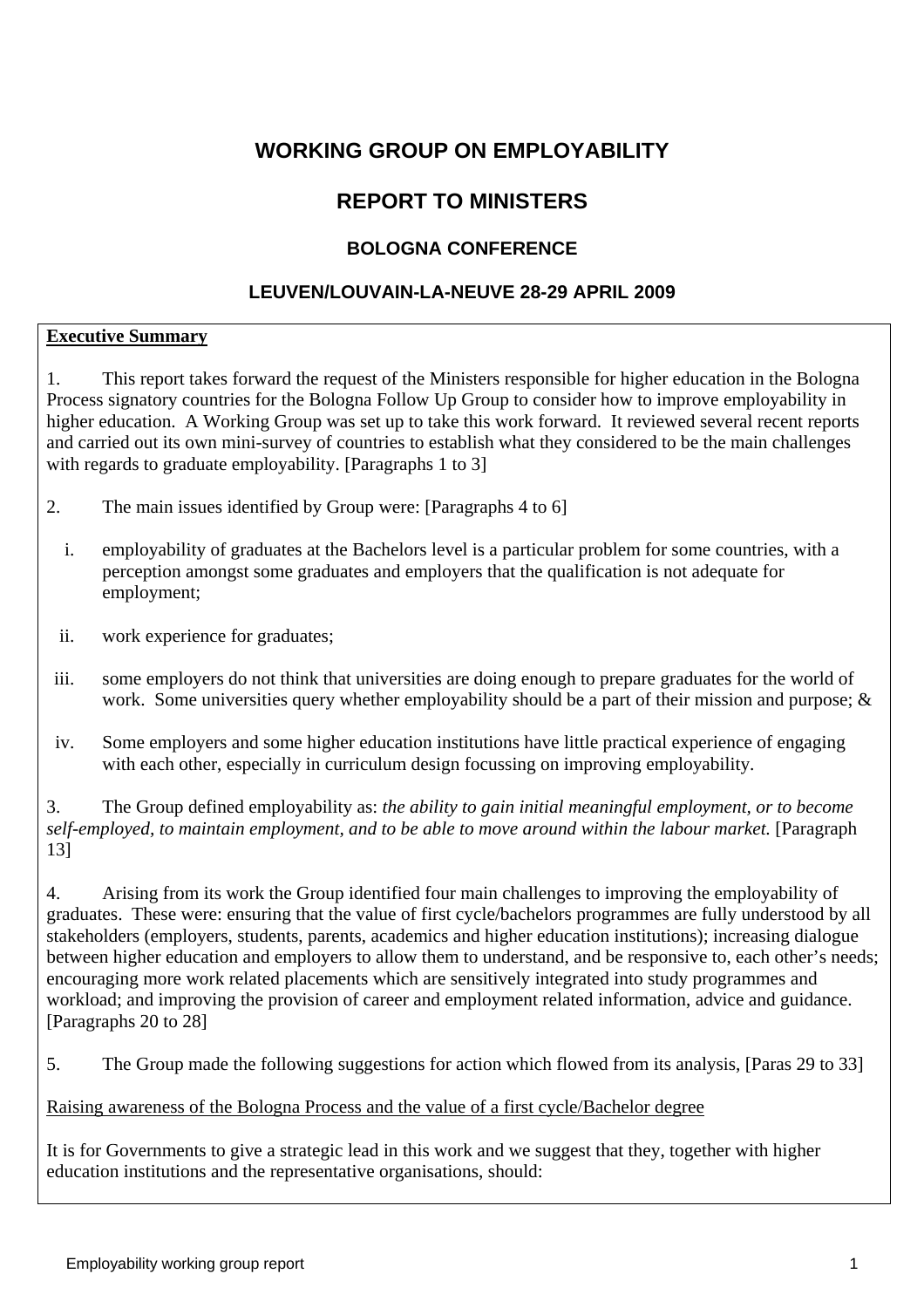- continue to promote the benefits of the Bologna Process reforms as a whole, including the benefits of a first cycle/Bachelor degree, to students, potential students, employers and professions (including promoting the benefits of a high quality European Higher Education Area being a distinctive and attractive destination);
- make further progress in establishing their national qualifications frameworks in line with the Framework of Qualifications of the European Higher Education Area; and that
- governments, as appropriate, lead by example ensuring that their own public sector employment practices cater to graduates with first cycle/Bachelor degrees.

#### Promoting greater dialogue between higher education institutions and employers

- Governments should take the lead in ensuring the conditions which will promote and incentivise dialogue; and
- higher education institutions and their representative bodies should develop or strengthen links with employers and employer bodies (such as business and employers' associations, chambers of commerce, trade associations or professional groups) to establish partnerships to share good practice in how to make higher education provision more responsive to labour market demands and advise employers of the range of skills that graduates can bring to their employment.

#### Employability skills

There is increased focus on providing work placements as part of courses; on students considering taking jobs related to their course of study where appropriate and which are compatible with their study work-load; on strengthening entrepreneurial skills in the curriculum; and on developing more programmes of part-time study to cater for those people already in the workplace who wish to update their skills as part of the lifelong learning agenda. Consideration should also be given to the interchange, through short work placements and secondments, between staff in business and staff in higher education institutions to overcome any barriers between them. Governments, the social partners, and higher education institutions should consider ways to increase interchanges.

#### Information, advice and guidance

Responsibility for the provision of advice and guidance should be strengthened within higher education institutions. All higher education institutions, together with Governments/government agencies and employers, should improve the provision, accessibility and quality of their careers and employment-related services to students and alumni.

#### Timetable and monitoring progress

The actions highlighted in this report should be taken forward as appropriate within individual countries as a matter of urgency in the light of the current economic crisis and progress should be monitored through responses to any Bologna Process stocktaking report questions on increasing the employability of graduates with Bachelor qualifications. [Paragraph 34]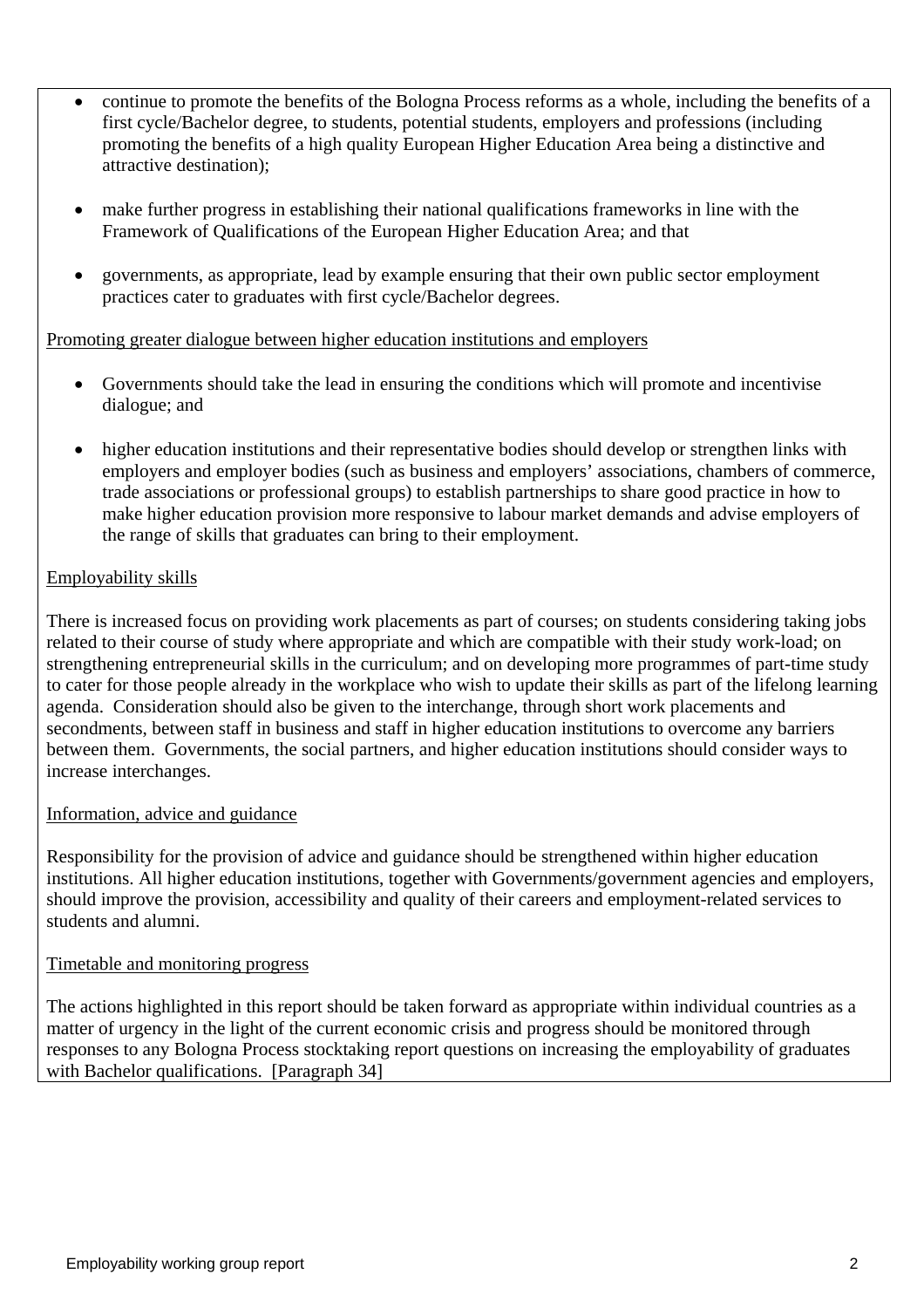# **Introduction**

1. At their meeting in London in May 2007 the Ministers responsible for higher education in the Bologna signatory countries called on the Bologna Follow Up Group *to consider in more detail how to improve employability in relation to the three cycles in higher education as well as*  in the context of lifelong learning<sup>1</sup>. As a result, a working group on employability was established to examine evidence and to make suggestions to Ministers to improve the employability of graduates. (Annex 1 lists the members of the working group.)

2. This report is a result of deliberations of this working group over four meetings from October 2007 to January 2009. This report aims to provide:

- i. a working definition of what we mean by "employability";
- ii. an analysis of the importance of employability;
- iii. an outline of the main challenges to improving employability;
- iv. practical suggestions for encouraging further dialogue between employers and higher education institutions;
- v. some suggestions for actions to be taken by governments, higher education institutions and students in the area of employability; and
- vi. examples of national practice in the following areas:
	- awareness-raising amongst employers of the value of a Bachelors qualification and associated learning outcomes;
	- involving employers in devising curricula and curriculum innovation based on learning outcomes;
	- provision of careers and guidance services;
	- employment and career structures within the public service that are fully compatible with the new degree system; and
	- self-employability.

3. The suggestions we make in this report are not intended to be formally adopted and applied in every country. They are intended to offer suggestions for what actions countries may take in response to the challenges we have identified. We do not attempt to provide a "blueprint" for dealing with the complex issues related to the question of employability. Our aim is to offer practical ideas from which countries, individual institutions and others can draw as they believe to be appropriate taking into account the readiness of their systems to adapt.

# **Background**

 $\overline{a}$ 

4. The working group conducted mini surveys of the countries participating in the Bologna Process to inform this report. Respondents were asked to consider what the main challenges were in their country with regards to graduate employability, and the nature of the dialogue in their country between higher education institutions and employers. They were asked to

 $1$  London Communiqué, paragraph 3.5: "Following up on the introduction of the three-cycle degree system, we ask BFUG to consider in more detail how to improve employability in relation to each of these cycles as well as in the context of lifelong learning. This will involve the responsibilities of all stakeholder. Governments and HEIs will need to communicate more with employers and other stakeholders on the rationale for their reforms. We will work, as appropriate, within our governments to ensure that employment and career structures within the public service are fully compatible with the new degree system. We urge institutions to further develop partnerships and cooperation with employers in the ongoing process of curriculum innovation based on learning outcomes"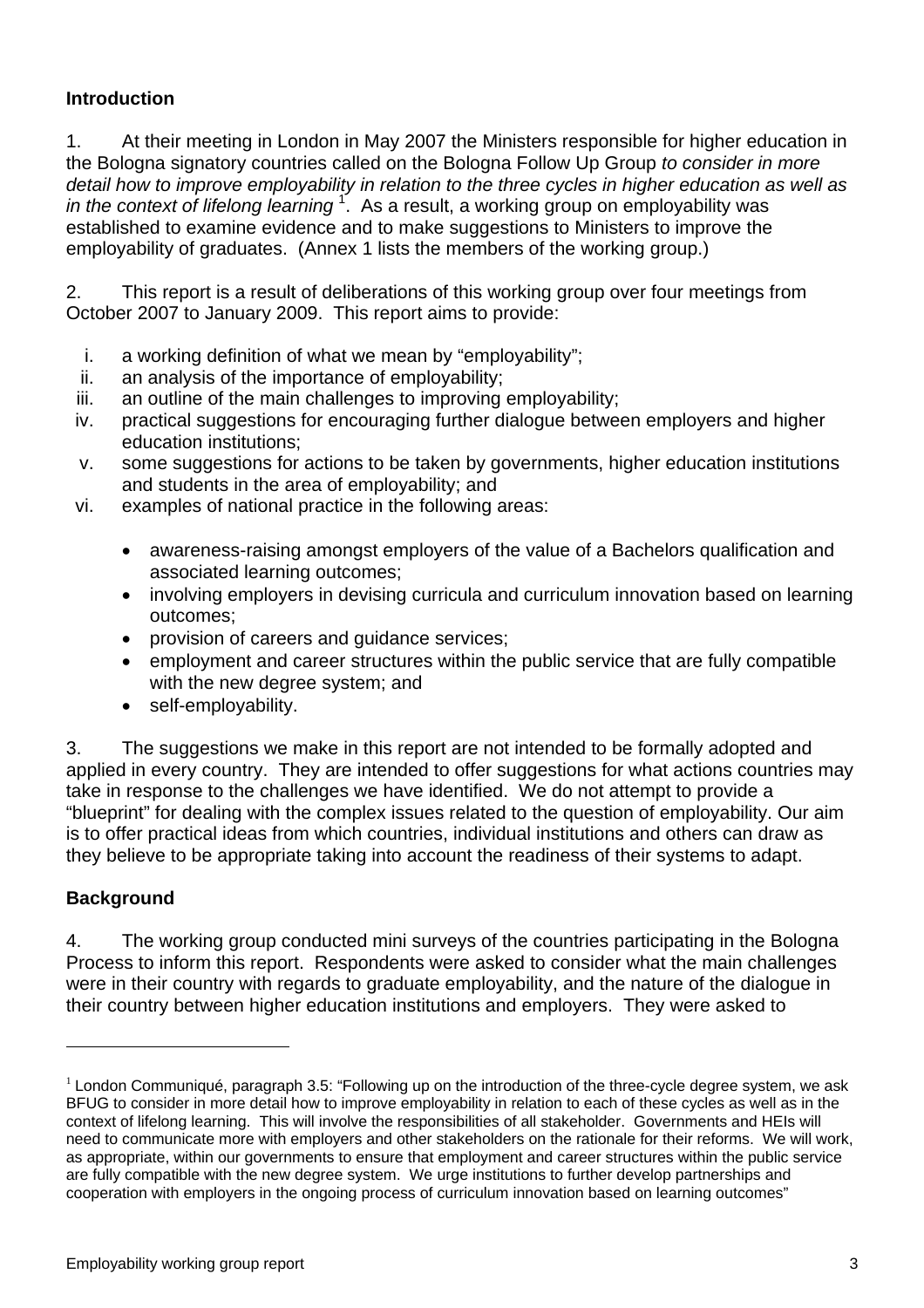contribute two examples of best practice in their countries in the areas to be covered by this report. It must be stressed that this work was not intended to provide a systematic survey of the 46 signatory countries to the Bologna Process: some of the evidence from these surveys, carried out in late 2007/early 2008, was largely anecdotal.

- 5. The main issues identified in the survey responses were:
	- The growth in the number of graduates in the 1980's and 1990's produced an apparent over-supply in the labour market in some areas of the economy, though access to higher education remains an important issue;
	- Employability of graduates at the Bachelors level is a particular problem for some countries, with a perception amongst some graduates and employers that the qualification is not adequate for employment;
	- Work experience is highly valued by employers. Young graduates who finish studying with work experience tend to be more competitive in the labour market than those who do not;
	- Some employers do not think that universities are doing enough to prepare graduates for the world of work. Some universities query whether employability should be a part of their mission and purpose; and
	- Some employers and some higher education institutions have little practical experience of engaging with each other, especially in curriculum design focussing on improving employability which is an area where both sides should work together more closely.

6. These issues have been used by the group to inform its discussion on the problems associated with employability. Annex 2 to this report presents a short selection of national practice drawn from countries' responses to a short questionnaire issued by the working group in late 2007. All survey responses can be viewed in full on the Bologna website.<sup>2</sup>

7. In addition to the survey responses this report draws on the 2008 Organisation for Economic Co-operation and Development (OECD) "Education at a Glance", "Bologna with Student Eyes" 2007, Trends V report, as well as international comparative surveys of graduates which provide valuable information about the relationship between higher education and employment. The conclusions of the CEDEFOP report "Future skill needs in Europe: medium term forecast"<sup>3</sup>, were also taken into account by the Group.

8. The OECD Report "Education at a Glance 2008<sup>4</sup>" found that employment rates rise with educational attainment and that unemployment rates are generally lower for higher-educated individuals: it found that the unemployment rate for those aged between 25-64 with tertiary education was 3.5% in 2006 [OECD average, Table A8.5a]. [The Group observed that the statistics related to tertiary education were not differentiated between first cycle/Bachelors and second cycle/Masters and hoped that this position would be remedied soon.]

9. *"Bologna with Student Eyes"* (2007) highlights a link between employability and curricular

 $\overline{a}$ 

<sup>2</sup> www.bologna2009benelux.org/actionlines/employability\_survey.htm 3

<sup>&</sup>lt;sup>3</sup> European Centre for the Development of Vocational Training, 18 February 2008

<sup>&</sup>lt;sup>4</sup> See also "Tertiary Education for the Knowledge Society Vol 2, OECD, 2008 – Chapter 9 "Strengthening ties with the labour market"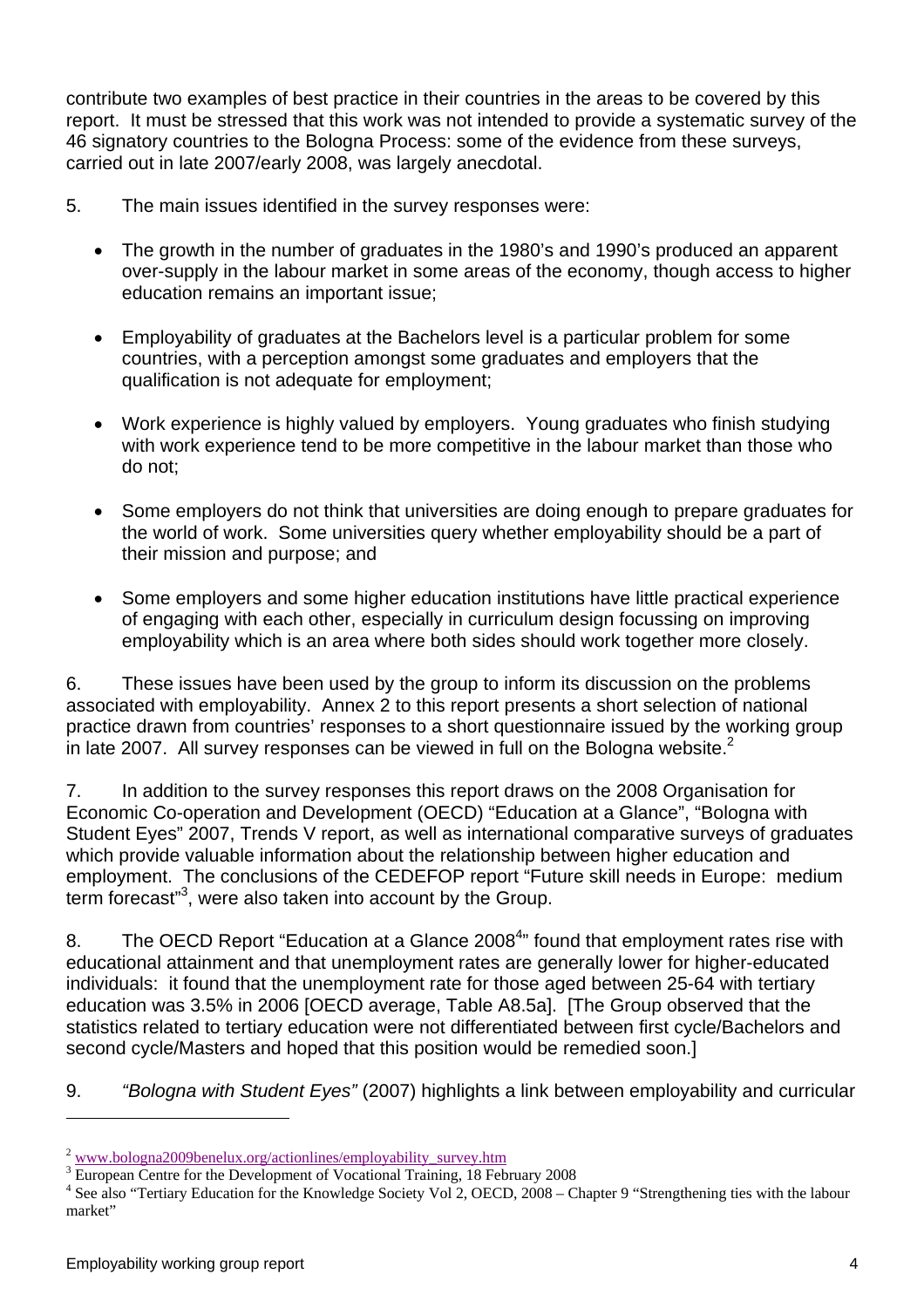reform, and expresses concern that while degree courses are being fitted into the three cycle structure, no curricular reform is taking place. A traditional long first cycle is in many cases simply divided into two, Bachelor and Masters, with no thought to relevance, recognition and value of Bachelor qualification in the labour market. This renders Bachelor degrees meaningless and has an adverse effect on employability of graduates with such degrees, leaving them with unclear perspectives. Many students would thus choose to carry on for another two years and get their Masters, as in the "old days", to improve their employment prospects. This has to be seen in the context of very little or no dialogue between the employers and academics.

10. This is echoed in *Trends V* (2007), which suggests that employability is a high priority in the reform of curricula in all cycles but finds that there is still much to be done to translate this priority into institutional practice. Strengthening dialogue between employers and higher education institutions is one of the main challenges for the future if this goal is to be achieved. The report finds that employers lack awareness as to what to expect from a Bachelor graduate, in particular in countries where the three cycle structure has been recently introduced. This means that both governments and higher education institutions need to increase their efforts to communicate to the rest of society the reasons why the higher education reforms are taking place, and it is important that governments lead by example and ensure that their own public sector employment practices cater to graduates with Bachelor degrees. In addition, career guidance needs to be expanded as the "Bologna Bachelors" start to enter the labour market.

11. Employability should also be considered in the context of other, wider, challenges that will be faced within the European Higher Education Area in the short to medium term. These include demographic change which will result in a decrease in the population of working age by 2020 of up to 10% in some countries rising to around 30% in some cases. The changing nature of jobs – with moves away from less skilled occupations to more highly qualified ones, including the specialised jobs of the future such as those involved in combating climate change – points to the need for higher education systems which are more responsive to the changing needs of students and employers.

# The current economic climate

12. Much of the evidence considered by the working group in the course of its work was gathered before the pronounced deterioration in world economic conditions which took place in the latter part of 2008. Indications are that some sectors in labour markets will face significant challenges and may well undergo significant change in the short term. The Group's view is that the issues raised in this report are all the more important in the context of this global economic and financial crisis: if students leaving higher education are to take advantage of the growth and job creation associated with economic recovery, action on the issues associated with employability identified in this report should become a matter of urgency.

# **What is "employability" and why is it important?**

13. There are many definitions of employability: the Bologna working group on employability defined employability as: *the ability to gain initial meaningful employment, or to become selfemployed, to maintain employment, and to be able to move around within the labour market.* The core mission of higher education in this context is to equip students with the knowledge, skills and competences that they need in the workplace and that employers require; and to ensure that people have more opportunities to maintain or renew those skills and attributes throughout their working lives (whether they are employed or self-employed). At the end of a course students should have an in-depth knowledge of their subject as well as generic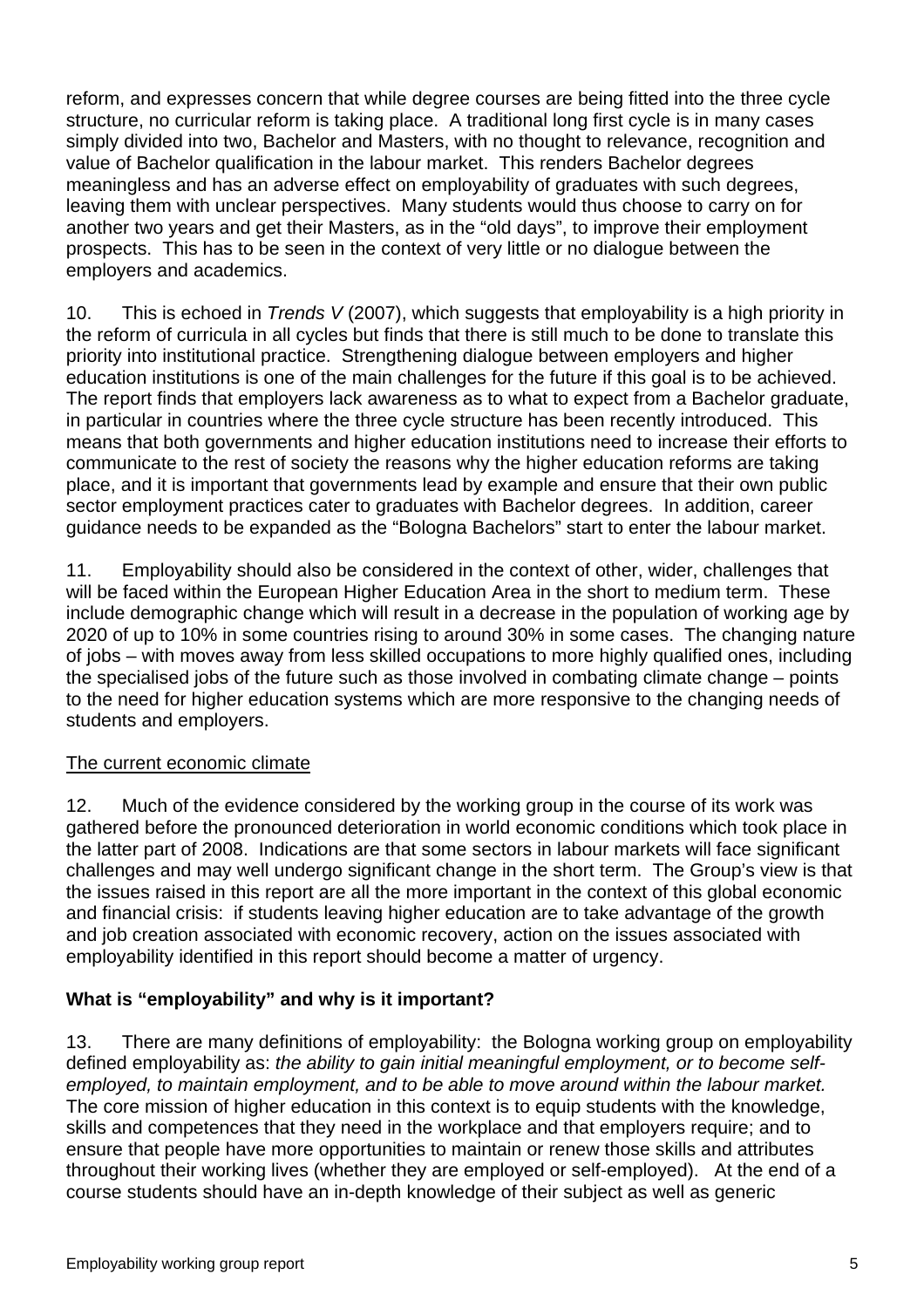employability skills. These should include the ability to engage in different disciplines; to pursue flexible learning paths and to ensure continued personal and professional development.

14. It must also be remembered that, while most people in work have employment status, a vast number of enterprises are one-person businesses whose owners are self-employed. Whether they are in the creative industries or in the hi-tech innovation chain, such entrepreneurs will need to have built a relevant knowledge base and developed appropriate skills while in higher education. There is therefore a strong case for embedding an entrepreneurial/ enterprise strand more securely within HE curricula – not necessarily to generate start-up companies, but to develop the action-oriented and innovative capacity needed in SMEs, micro-businesses, large corporates and social enterprises.

15. As we move towards a more knowledge-based society, employability – and the contribution higher education can make towards making lifelong learning a reality for all - will become increasingly important. It will be an essential ingredient in creating a learning society where citizens can update their skills and knowledge, acquire new qualifications, and improve their economic prosperity.

16. The Framework of Qualifications of the European Higher Education Area (QF-EHEA), adopted in 2005, set out generic qualification descriptors for each cycle based on the learning outcomes and competences that a person holding a particular qualification should be able to demonstrate. (The qualifications at Bachelor, master and doctor levels are described in full in the QF-EHEA and the "Dublin Descriptors".) The Framework does not describe separate, specific, 'employability' skills. The Group took account of the work of various experts<sup>5</sup> when it came to examining the many skills a graduate would need to be able to show to be considered 'employable'. These included the following:

- transfer of (academic) knowledge to professional work assignments ('problem solving activities');
- development of typical working styles (eg working under pressure, working independently without clear assignments);
- development of typical working values ('loyalty', 'achievement orientation');
- social skills ('leadership', 'team work', etc.);
- supplementary knowledge (foreign languages, ICT, organisational knowledge, etc.);
- context awareness ('adaptation', 'reflection', 'risk taking', etc.); and
- learning to manage one's own career.

17. The link between the proportion of the workforce with a degree and productivity is generally acknowledged. A study by Fernando Galindo-Rueda and Jonathan Haskel, "Skills, Workforce Characteristics and Firm-Level Productivity: Evidence from the Matched ABI/Employer Skills Survey in England (2005), found that productivity is 30% higher if all the workforce has a degree than if none do. Furthermore, people gain from the opportunity for selffulfillment and personal enrichment afforded by higher education.

18. At the time the Working Group began its work graduate unemployment was not a widespread problem. The demand for graduates and postgraduates remained high, and the supply of graduates and postgraduates had been increasing in recent years. For example, a

 $\overline{a}$ 

<sup>&</sup>lt;sup>5</sup> For example, from the presentation by Professor Ulrich Teichler, International Centre for Higher Education Research, Kassel, at the University of Leon in January 2007: 'The Future of Employment and Work of University Graduates and of the Character of Bachelor Programmes'.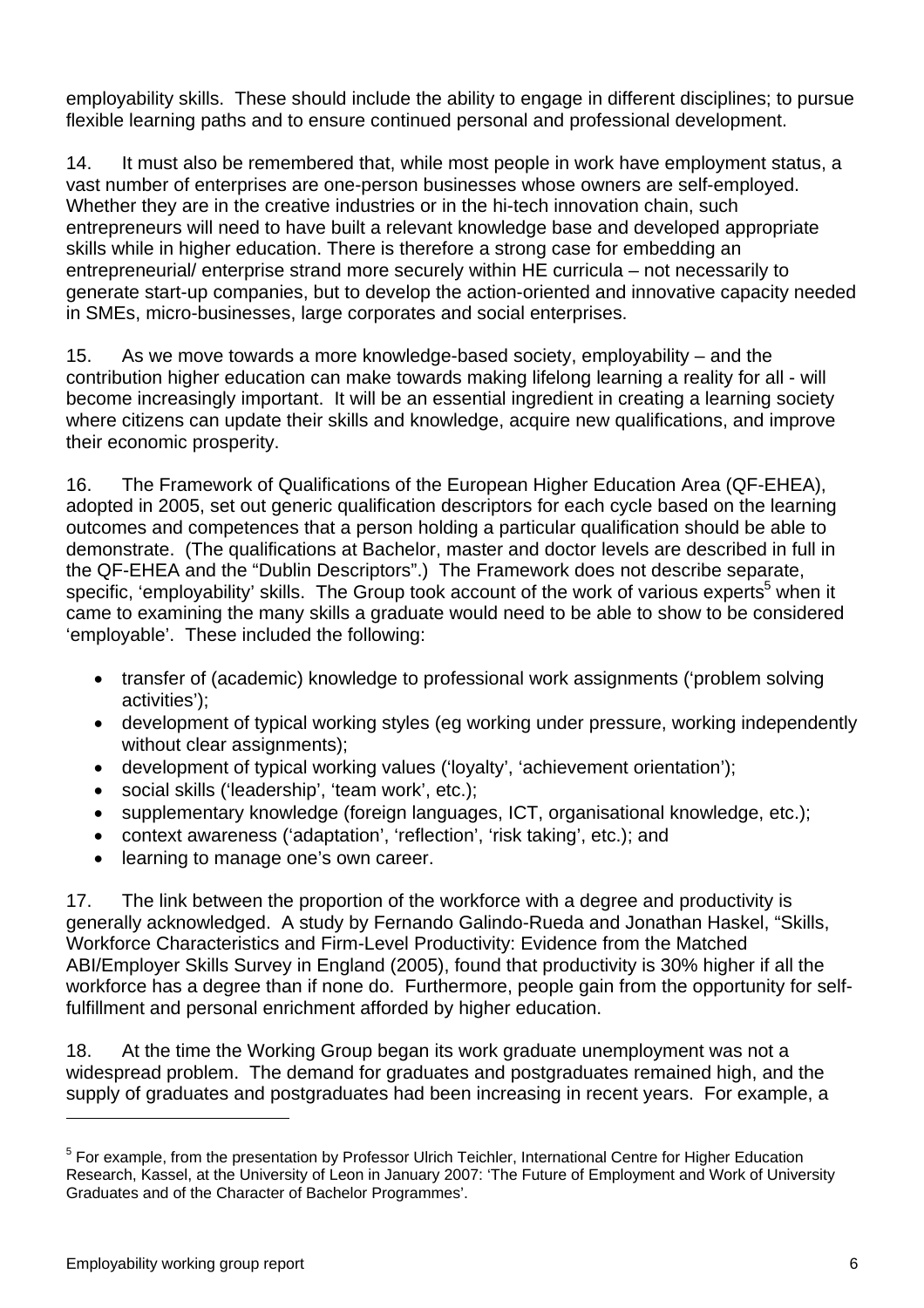report issued by the Centre for Higher Education Research and Information (CHERI)<sup>6</sup> found there was a high employment rate amongst European graduates: 95% declared themselves to be employed five years after graduation. Of graduates who were in paid employment, 5% were self-employed. The figures showed that the highest unemployment rates were between 9% and 7%.

19. However, in some countries graduate unemployment is becoming an issue and is likely to exacerbate as a result of the economic crisis. There is possibly a mismatch between the needs of employers and the content of courses offered by higher education institutions and selected by students. When combined with wider economic conditions this mismatch may have resulted in an oversupply of graduates in subjects where there was no immediate labour market demand. Graduate unemployment could also be due to the fact that their flexibility to be able to work in other related fields is not high enough. Another factor might be that the content of their courses did not focus on employability and labour market relevance.

# **Main challenges**

20. Working from the themes identified in survey responses described at paragraph 5 and from evidence of reports such as those mentioned in paragraphs 6-10, the group identified four main challenges to improving employability that would require action by employers (be they public or private), by higher education institutions, by students and by governments (including Ministers responsible for higher education).

21. Employers rely on the output of universities in the sense that they provide employment opportunities for graduates; they are also, in some cases, significant funders of university teaching and research; and they are potentially the provider of students in the shape of their current workforce who may want to enter, or re-enter, higher education as part of the lifelong learning agenda. The group therefore focussed in particular on ways of encouraging and promoting employer engagement in higher education.

22. In some countries, higher education institutions have begun to define their mission as more employer-facing, not least because, taking into consideration the current demographic trends and future needs of a diverse student body, relationships with employers will increasingly become part of the core of institutions' mission. As we have seen above, and through individual countries' returns to the group's questionnaire, some institutions have started to seek a closer match between curricula and the needs of employers, for instance.

23. Active dialogue with employers presents its own challenges for the higher education sector. Employers vary in size, organisation, management structure and representation. There is a perception that employers – particularly small employers – are reluctant to train their staff. In turn, employers' perception is that universities are not doing enough to prepare graduates for the world of work. Continuous vocational education and training for employees is a shared responsibility between employees and employers. Continuous VET not only fosters the competitiveness of enterprises, it also helps ensure the employability of individual employees. While there are examples of effective dialogue having been established between employers and higher education institutions, some employers complain that graduates have been unable to develop specific practical skills within their narrow field of specialisation. Some universities query whether employability should be a part of their mission and purpose at all. Conversely some employers, and some students, take the view that following a particular course of study is

 $\overline{a}$ 

 $6$  Reflex Report to the Higher Education Funding Council for England No1, July 2007.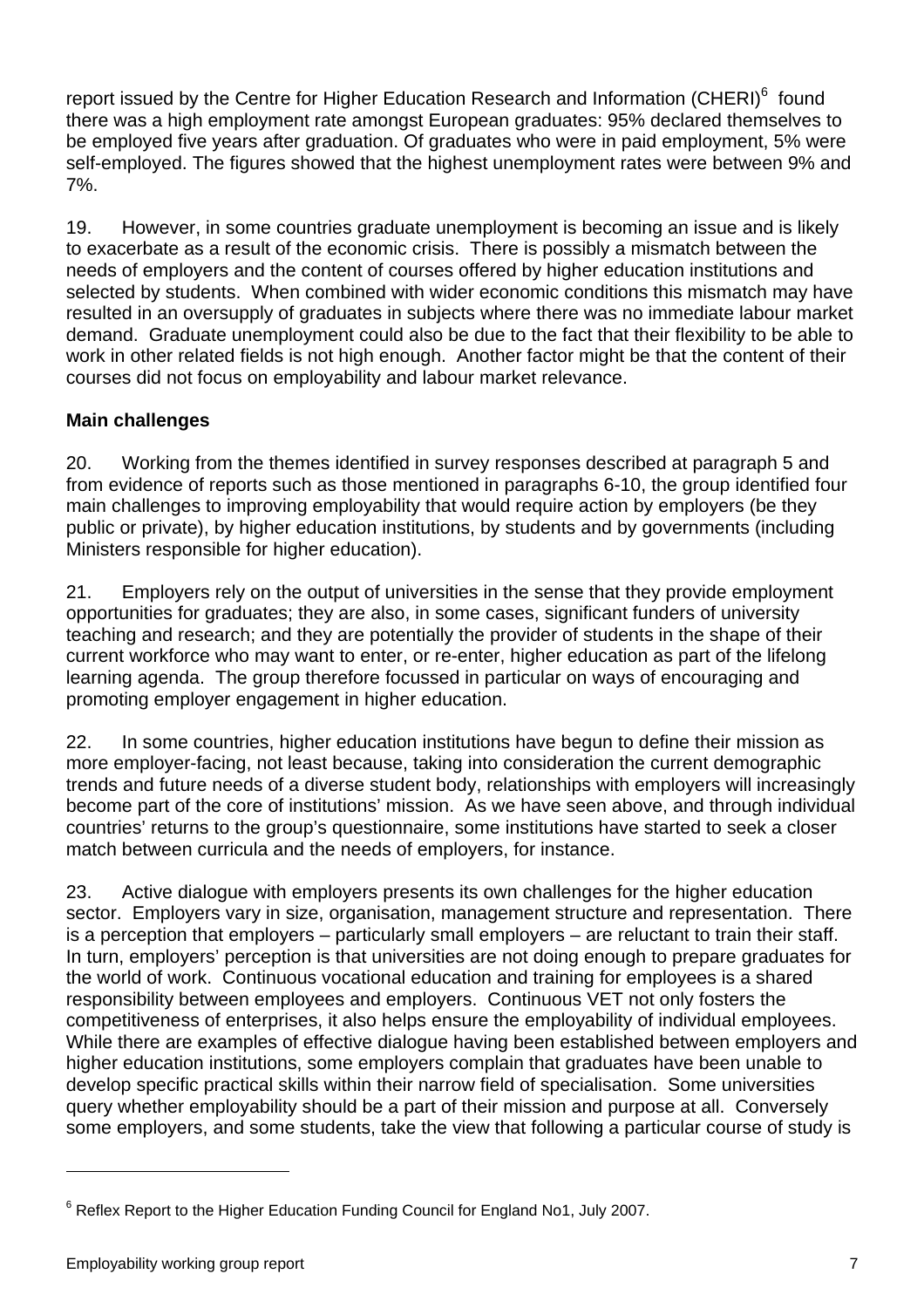preparation for a specific job or profession. In a changing economic environment the degree holder will more than ever need to be capable of applying their knowledge and skills to ensure they are flexible and adaptable in changing labour market conditions.

24. Employability of graduates at the first cycle (or Bachelor) level is perceived to be a problem for many countries which traditionally had a long first cycle of studies leading to a Master's degree, with a perception amongst graduates, higher education institutions and employers that the Bachelor qualification is not adequate for employment. Such perceptions, when expressed especially within higher education institutions themselves, leads to considerable uncertainty among students. Countries where the first cycle has only recently been introduced have no experience of first cycle/Bachelor graduates in their labour market. *The first challenge is therefore to ensure that the value of Bachelor programmes is clarified and communicated so that it is understood, particularly by employers, students, parents and academics/professors and higher education institutions themselves.*

25. Across the European Higher Education Area overall, the extent to which employers' views are taken into account in the design of curricula is variable. This is due, in part, to some higher education institutions or academic staff having no tradition of dialogue with employers, and employers having little experience of engaging with the sector. In some countries such engagement is well advanced with innovative practices such as the co-financing of student places or the involvement of employers in the design of course content. It is a shared responsibility of employers and higher education institutions to enter into a positive dialogue and this should be a long term relationship. Such a dialogue needs to be informed by the views of students to ensure that their concerns and needs are captured. *The second challenge is for individual higher education institutions and employers to engage in a meaningful two-way dialogue which allows institutions to be more responsive to employer and business needs and for employers to explain their needs better to institutions.*

26. There is a wide variation across countries of the numbers of students who undertake work experience as part of their courses, and the amount of time spent on such placements. For example, the Centre for Higher Education Research and Information report cited earlier found that about 55% of European graduates took part in work placements or internships as part of their degree course. There was a wide variation within this average from 86% at its highest to 21% at the lower end. The average length of placements in Europe was 8.5 months and again the variation was wide: between 10 months and 3.5 months.

27. Indications are that young graduates who finish studying without any work experience tend to be less competitive in the labour market. Work experience is highly valued by employers when selecting their employees. Higher education institutions have an important role to play in fostering both informal contacts between students and employers as well as in facilitating more structured opportunities for work experience*. The third challenge is to encourage more employers to offer more high quality placements, for higher education institutions to integrate them sensitively within the curricula, and for students to view them as a key part of their course.*

28. Students throughout their period of study who need to make the transition from education to employment, and potential students (either from school or from employment), need information, advice and guidance on careers and employment options to ensure they make informed decisions on the options and courses available to them. Equally, it is the responsibility of students to seek out career related information, advice and guidance. In some countries this is provided as a matter of course directly by institutions themselves or in partnerships with other agencies. In others this provision is underdeveloped. *The fourth challenge is to improve the*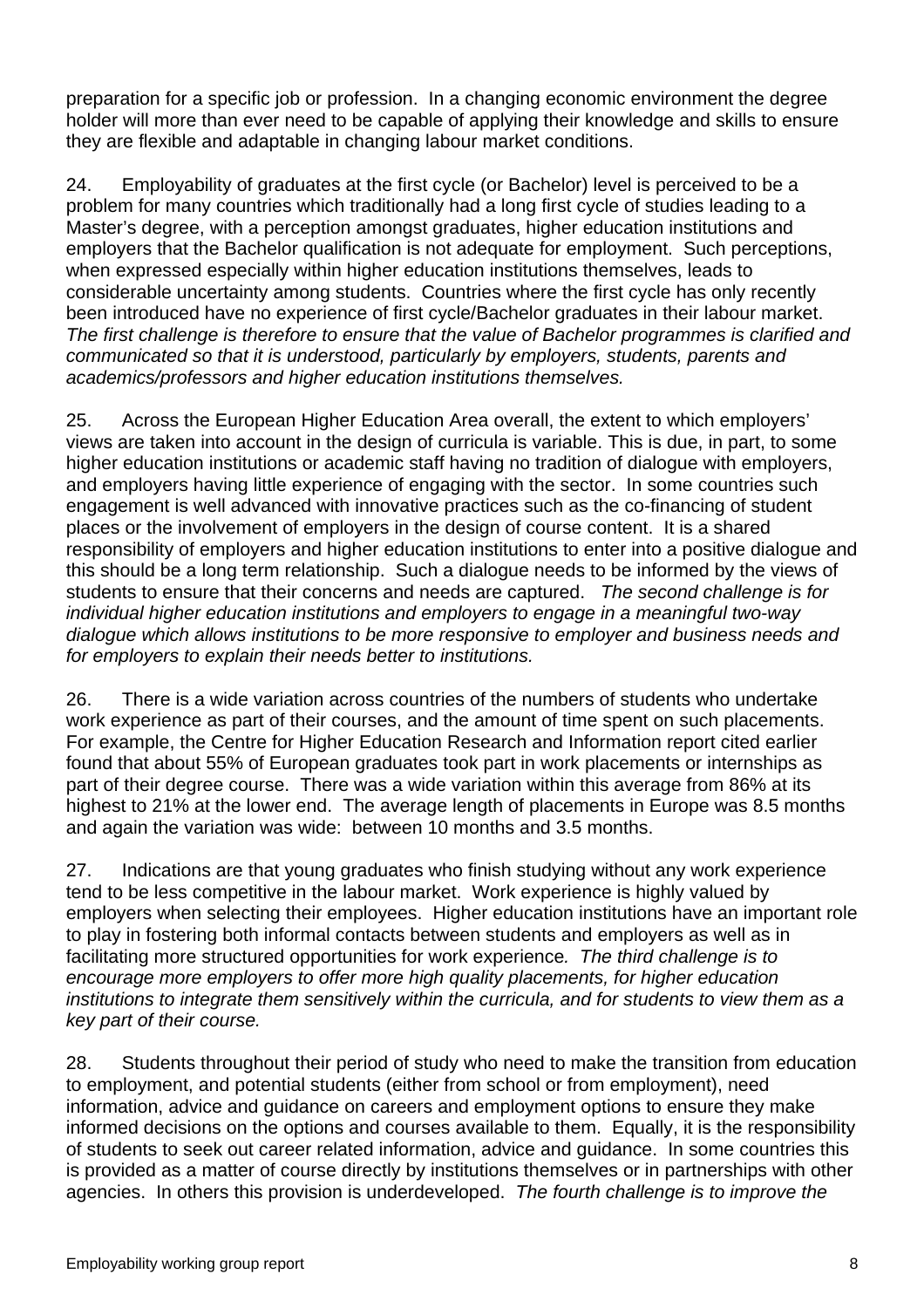*provision of information, advice and guidance about future careers and employment opportunities for students.* 

# **Suggestions for action**

# Raising awareness of the Bologna Process and the value of a first cycle/Bachelor degree

29. Successful implementation of the existing Bologna Process action lines envisages higher education being organized in three cycles and with the possibility of exit from, or progression to the next cycle at each stage. National qualifications frameworks will be compatible with the overarching Qualifications Framework for the EHEA with mobility facilitated and employability enhanced. However, a good deal more progress is needed to make this a reality across the EHEA; and, in some countries, more work is needed to ensure that these reforms and the benefits they bring are fully understood by all key stakeholders. Students, higher education institutions and employers need to be made aware of the value of first cycle/Bachelor degrees. In countries where the first cycle has only recently been introduced, these degrees are sometimes perceived as simply a step towards gaining a Master's degree, rather than as a qualification in its own right.

30. This points to an ongoing need to promote the Bologna Process more widely to ensure that its benefits are fully understood. Emphasis on quality assurance arrangements, credit transfer and recognition systems is essential to developing a wide range of employability (and mobility) options for students (and researchers) which would strengthen the recognition of first cycle/Bachelor degree amongst employers and students. The working group believes that the careers and guidance services within universities could play an invaluable role in raising awareness of the value of the first cycle/Bachelor degrees in their work with employers. **It is for Governments to give a strategic lead in this work and we suggest that they, together with higher education institutions and the representative organisations, should:** 

- **continue to promote the benefits of the Bologna Process reforms as a whole, including the benefits of a first cycle/Bachelor degree, to students, potential students, employers and professions (including promoting the benefits of a high quality European Higher Education Area being a distinctive and attractive destination);**
- **make further progress in establishing their national qualifications frameworks in line with the Framework of Qualifications of the European Higher Education Area;**

# **and that**

• **Governments, as appropriate, lead by example ensuring that their own public sector employment practices cater to graduates with first cycle/Bachelor degrees.** 

# Promoting greater dialogue between higher education institutions and employers

31. Employers, both in public and private sector, and universities need to be encouraged to co-operate more to ensure that the skills that they feel graduates need are reflected in higher education provision. There is a need to encourage a more systematic dialogue between higher education institutions and employers at all levels – internationally, nationally, regionally and locally. This dialogue needs to take place across a wide range of different areas, including curriculum design, accreditation and/or quality assurance of programmes, work placements for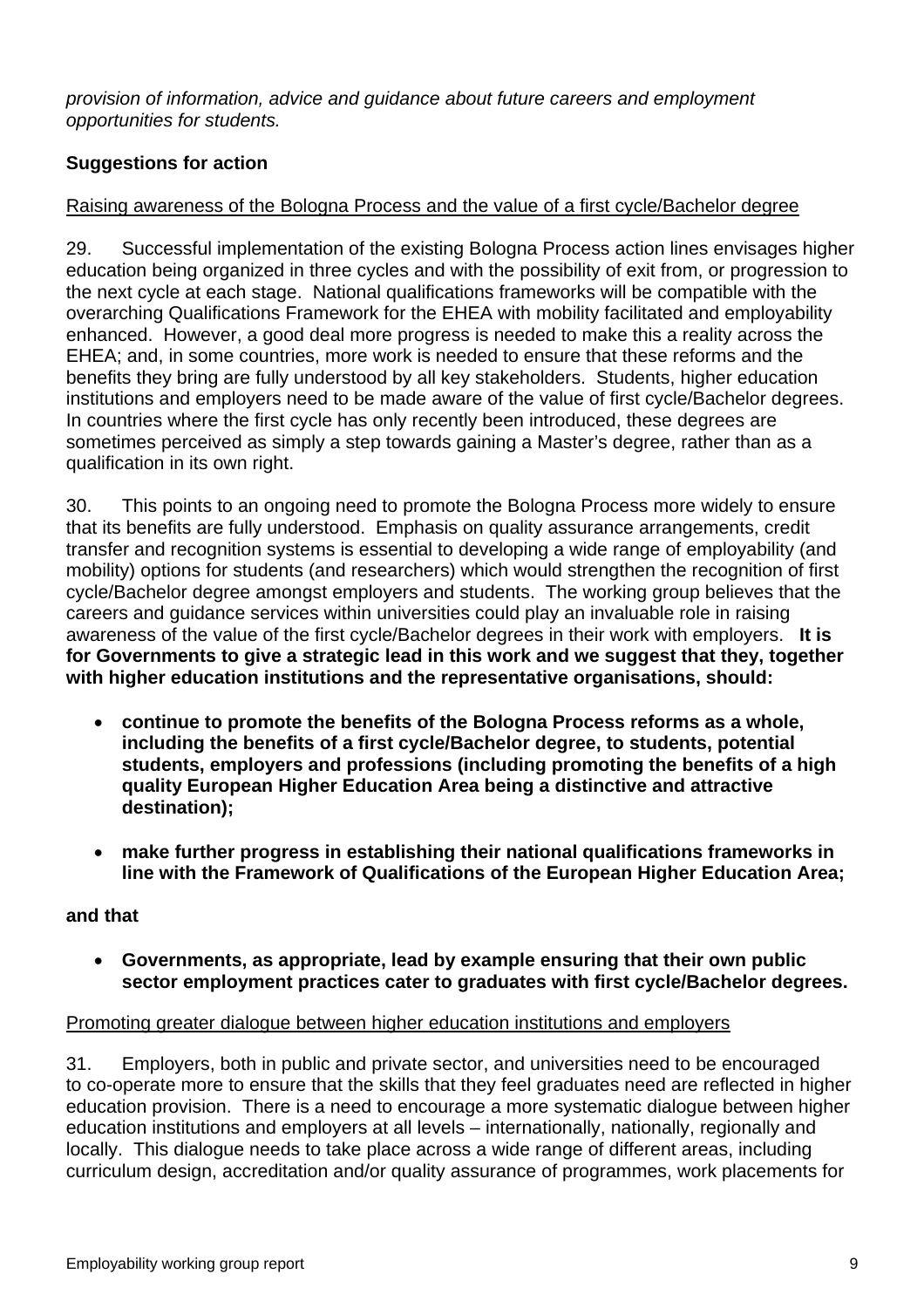students, preparation of professional standards, and transforming knowledge and research into practice. **We suggest:** 

- **that Governments should take the lead in ensuring the conditions which will promote and incentivise dialogue; and**
- **that higher education institutions and their representative bodies should develop or strengthen links with employers and employer bodies (such as business and employers' associations, chambers of commerce, trade associations or professional groups) to establish partnerships to share good practice in how to make higher education provision more responsive to labour market demands and advise employers of the range of skills that graduates can bring to their employment.**

# Employability skills

32. Higher education institutions and employers need to work together, involving students, to identify ways in which courses and programmes of study can offer students the opportunity to develop and define for themselves the employability skills set out in paragraph 13. **We suggest that there is an increased focus on providing work placements as part of courses; on students considering taking jobs related to their course of study where appropriate and which are compatible with their study work-load; on strengthening entrepreneurial skills in the curriculum; and on developing more programmes of part-time study to cater for those people already in the workplace who wish to update their skills as part of the lifelong learning agenda. Consideration should also be given to the interchange, through short work placements and secondments, between staff in business and staff in higher education institutions to overcome any barriers between them. Governments, the social partners, and higher education institutions should consider ways to increase such interchange.**

#### Information, advice and guidance

33. In some countries there are well-developed careers advisory services provided at the level of each institution. These may offer a range of advice and support to current students to help them identify and clarify their individual skill sets and put them in touch with potential employers. In some cases these services are available not only to students currently studying at the university concerned but also to students from that university throughout their subsequent career. In other countries this responsibility falls to the national employment service. **We suggest that responsibility for the provision of advice and guidance should be strengthened within higher education institutions. All higher education institutions, together with governments/government agencies and employers, should improve the provision, accessibility and quality of their careers and employment-related services to students and alumni.** 

#### Timetable for change

34. The existing Bologna action lines are due to be implemented by 2010 but it is already clear that not all will have been fully and effectively implemented across the European Higher Education Area by that date. **We suggest that the actions highlighted in this report are taken forward as appropriate within individual countries as a matter of urgency in the light of the current economic crisis. Progress should be monitored through the**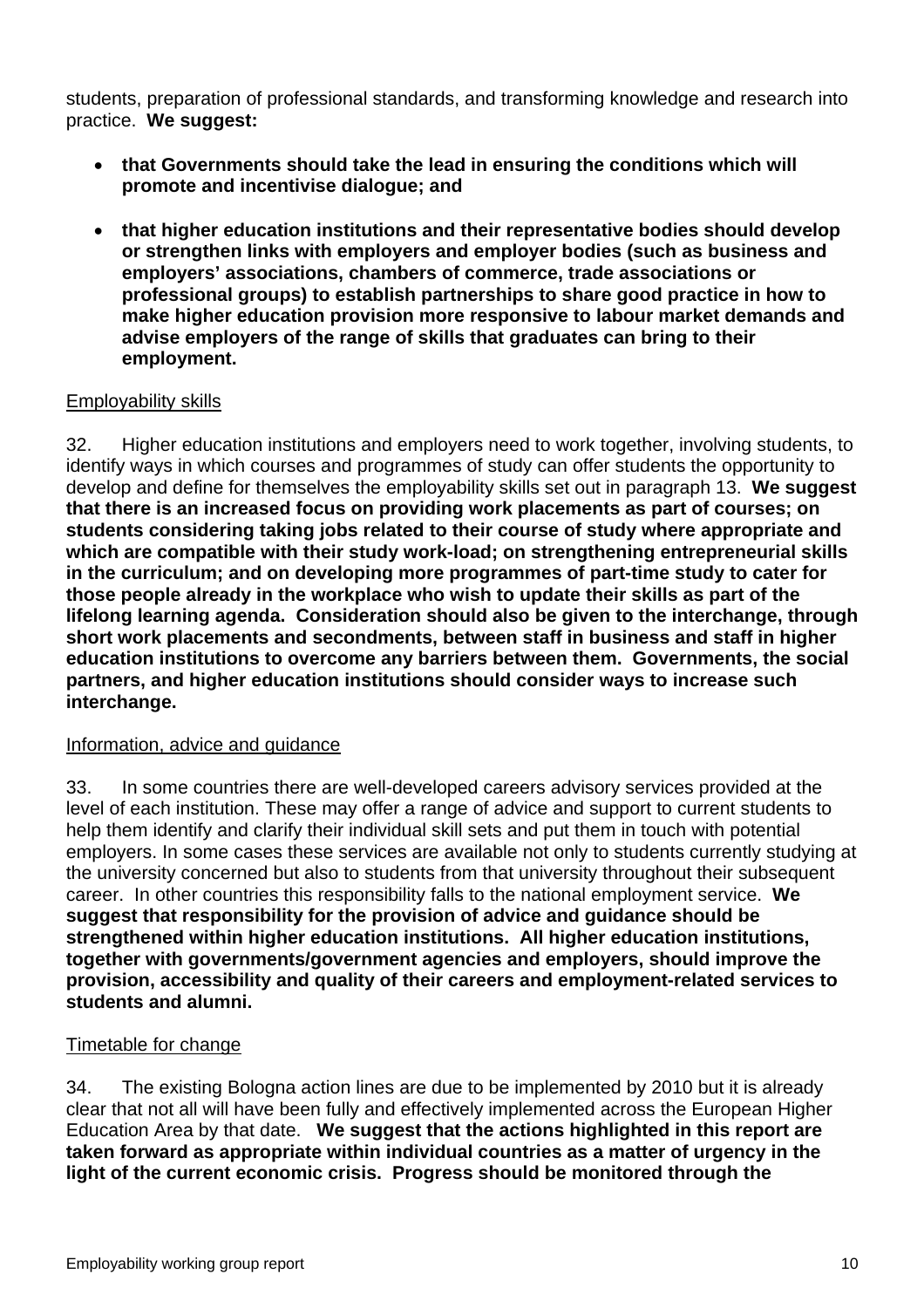#### **responses to any Bologna Process stocktaking report questions on increasing the employability of graduates with Bachelor qualifications.**

## **Conclusion**

35. The labour market will not stand still over the coming years and what it takes to remain employable will change too. Demographic change as well as increased globalisation and competition will require greater flexibility and adaptation by employers, higher education institutions, and individuals. This may well be accelerated by the current global economic and financial crisis – and the response to these challenges may well ensure that we are better prepared to exploit the growth and job creation associated with economic recovery when it arrives. There will need to be a greater focus on student-centred learning based on more flexible learning paths, the facilitation of mobility, a diversity of qualifications reflecting the employment market, and greater efforts to make lifelong learning a reality. And there will need to be a greater focus on outcome-based learning and the recognition of prior learning and nonformal routes of learning. This will require all partners and stakeholders to continue to ensure that the partnerships and dialogue they establish are long-term, responsive, and have employability at their centre.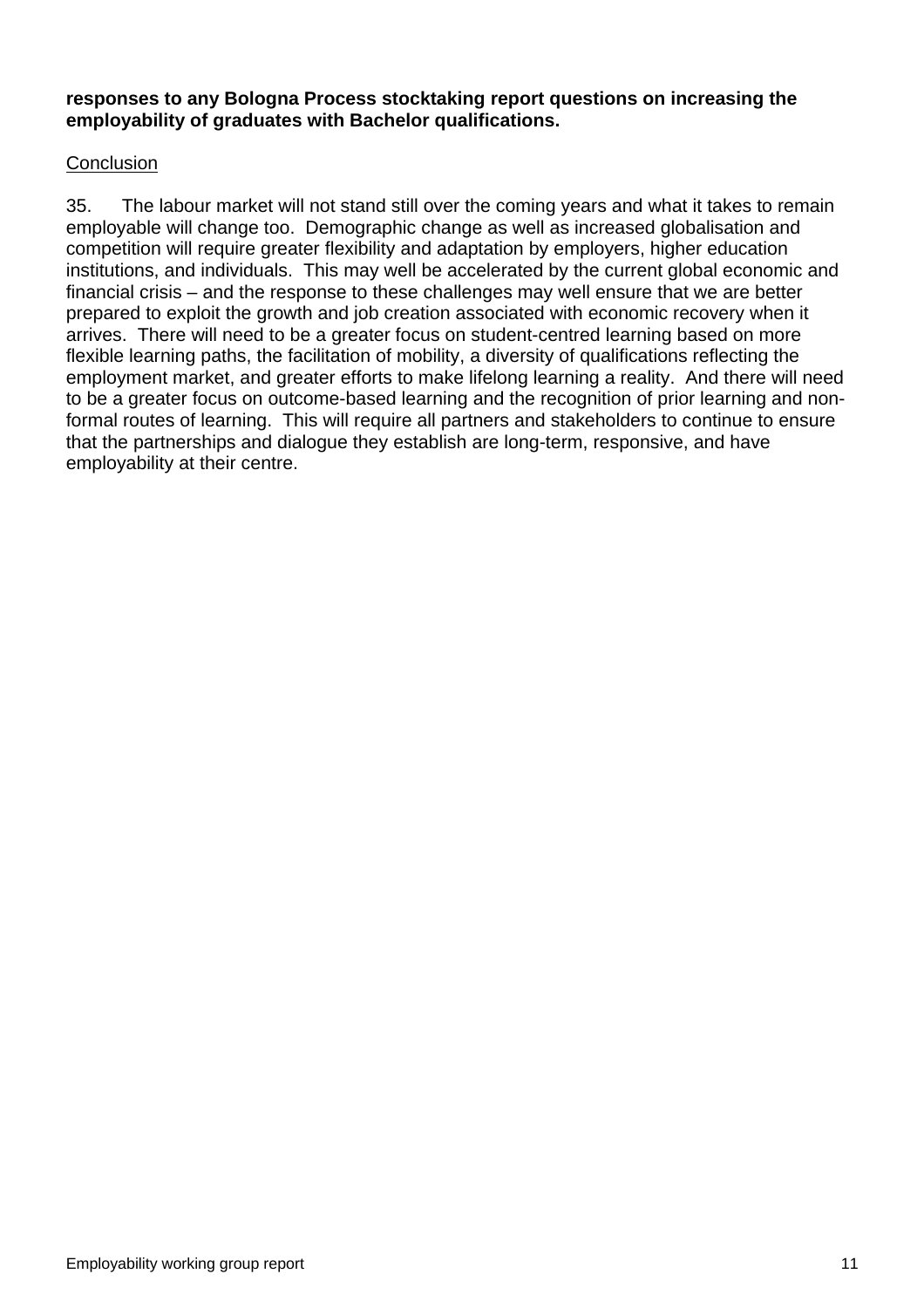# **Annex 1**

# **The Bologna Working Group on Employability: Participants**

| COUNTRY/ORGANISATION                                                     | <b>NAME AND ORGANISATION</b>                    |                                                                                      |
|--------------------------------------------------------------------------|-------------------------------------------------|--------------------------------------------------------------------------------------|
| Chair (UK)                                                               | <b>Rachel Green</b>                             | Department for Innovation, Universities and<br><b>Skills</b>                         |
| Austria                                                                  | Elisabeth Ferentschik-Doppler                   | Bundesministerium für Wissenschaft und<br>Forschung                                  |
| Croatia                                                                  | <b>Teo Matkovic</b>                             | Faculty of Law, University of Zagreb                                                 |
| <b>Czech Republic</b>                                                    | Josef Koubek                                    | Institute of Chemical Technology                                                     |
| Finland                                                                  | Maija Innola                                    | Ministry of Education                                                                |
| France                                                                   | Helene Lagier                                   | Ministry of Higher Education and Research                                            |
| Georgia                                                                  | Maia Chankseliani                               | Ministry of Education and Science                                                    |
| Germany                                                                  | <b>Waltraud Kreutz-Gers</b>                     | Ministry of Innovation, Science, Research and<br>Technology of North Rhine Westfalia |
| Hungary                                                                  | Ferenc Makovényi                                | Hungarian Higher Education and Research<br>Council                                   |
| Luxembourg                                                               | Germain Dondelinger                             | Ministère de la Culture, de l'Enseignement<br>supérieur et de la Recherche           |
| Poland                                                                   | Tomasz Saryusz-Wolski                           | <b>Technical University of Lodz</b>                                                  |
| Spain                                                                    | José-Ginés Mora                                 | Universidad Politecnica de Valencia                                                  |
| United Kingdom                                                           | <b>Robert Newbould</b>                          | Department for Innovation, Universities & Skills                                     |
| <b>Business Europe</b>                                                   | <b>Irene Seling</b>                             | <b>Confederation of German Employers'</b><br>Associations                            |
| European Association of<br>Institutions in Higher<br>Education (EURASHE) | <b>Ronald Guillen</b>                           |                                                                                      |
| European Students' Union<br>(ESU)                                        | Bruno Carapinha /<br>Bergthora Snaebjörnsdottir |                                                                                      |
| <b>European University</b><br>Association (EUA)                          | <b>Howard Davies</b>                            |                                                                                      |
| <b>Education International</b>                                           | <b>Brian Everett</b>                            |                                                                                      |
| UNESCO-CEPES                                                             | Peter Wells                                     |                                                                                      |
| <b>Bologna Secretariat</b>                                               | Cornelia Racké                                  |                                                                                      |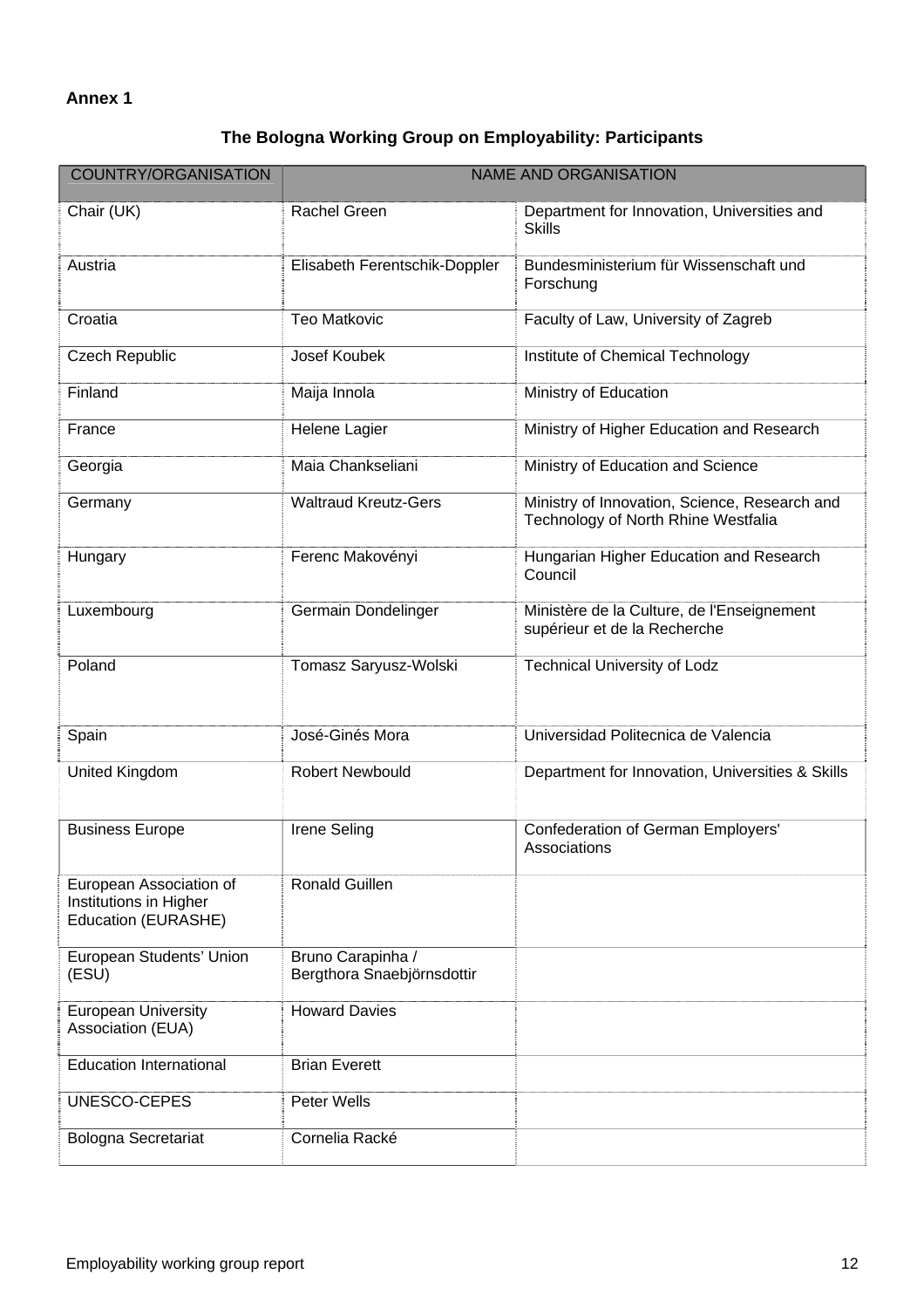#### **Annex 2**

## **A selection of national practice**

1. The following paragraphs present a short selection of national practice drawn from countries' responses to a short questionnaire issued by the working group in late 2007. It should be stressed that these examples are not intended to be held up as exemplars of good practice in any given area: they are cited here to offer readers ideas and suggestions of approaches followed by the countries concerned. (Full responses for those countries which participated in the survey are on the general Bologna website.)

#### *Awareness-raising amongst employers of the value of a First Cycle/Bachelors qualification and associated learning outcomes.*

In 2004 leading German business companies started an initiative called "Bachelor Welcome!" In 2006 and 2008 the initiative was reiterated. With this initiative the companies committed themselves to the Bologna Process and its new cycle and degree system but also pointed out their expectations.

The Austrian Economic Chamber has commissioned a research project entitled "Bachelor Neu und der Arbeitsmarkt"(New Bachelor and the Labour market), which is an analysis of various views of enterprises and higher education institutions and which includes recommendations both for the employer side and the universities. In particular, intensive awareness measures are being recommended by all sides in order to strengthen the basis of the new study structure. In order to present this study, co-operation between the Austrian Rectors´ Conference (since 2007 Universities Austria), the Austrian Association of Universities of Applied Sciences and the Economic Chamber aimed at improving the publicity and acceptance of the Bachelor degree by means of the information campaign "Welcome Bachelor". Apart from this initiative universities exchange opinions with representatives of the labour market on the acceptance of their graduates at the labour market. Half of the public universities have already established career centres and/or pursue other kinds of activities in regard of employability.

#### *Involving employers in devising curricula and curriculum innovation based on learning outcomes.*

In Estonia, employers are involved in development of professional standards, and by law involved in accreditation process. There is a requirement that all academic structures need to have a programme board with an employers' representative on it.

In Norway, at some higher education institutions Research Institutes have been established in partnership with the business sector, and these institutes ensure close co-operation and dialogue between the higher education institutions and the business sector.

Employers play a part in defining the content of some programmes in Sweden, discussing its relevance as well as providing projects and placements. Different kinds of programmes with a certain focus, such as the Swedish teacher education programmes, have integrated placement periods. "Adjunct professors" with appropriate academic qualifications are hired part time by a higher education institution but still keep their regular employment within a company.

In Liechtenstein, the dialogue between institutions and employers takes place on several levels and across several sectors. Industry experts participate in special boards and study programme advisory councils and influence curriculum development. Experts are also included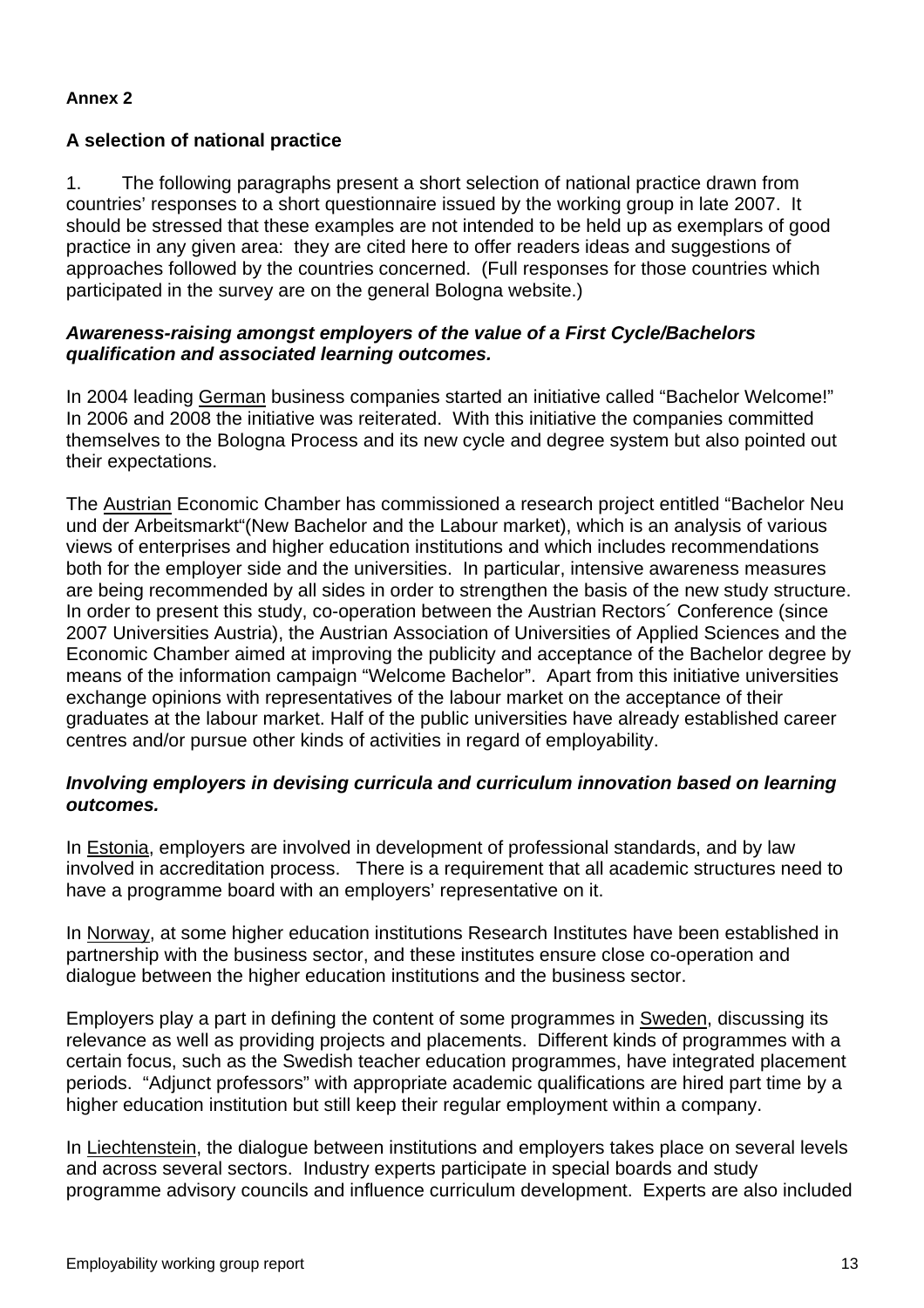in exam commissions for Bachelor, Master and Repeat Diploma examinations. The business community has established academic chairs for specific priority topics at Hochschule Liechtenstein. There are joint projects in the field of research and transfer and cooperation in sectoral "professional traineeships" for students.

The Higher Education Funding Council for England (HEFCE) has allocated £148 million for the next three years to increase capacity and capability of HEIs to deliver workforce development activities for employers. Universities will work with employers to review and address their skill needs, and are encouraged to deliver in innovative ways, for instance at the time and place to suit all parties. Moreover, Foundation degrees (Fds), which are developed in conjunction with employers to meet the specific needs of their industry and employees, have been expanding. In December 2007 there were approx 72,000 people registered on Fds. The aim of 100,000 students registered on Fds by 2010 is fully expected to be achieved. Most recently, to reflect the changing economic times, HEFCE have announced an additional fund of £50 million (£25 million matched funding between HEFCE and the HEIs involved) for Universities to help them meet employers in supporting the development of their staff and longer-term business growth. It is envisaged that the first help will commence from April 2009.

## *Provision of careers and guidance services.*

In Spain, the Comprehensive Employment Service (SIE, Servicio Integral de Empleo) in the Technical University of Valencia (UPV, Universidad Politécnica de Valencia) is a case of a university office that started as an employment office but became a centre devoted to follow-up their graduates, to research employers' opinions, to organise work-placements for students and to intermediate between employers and graduates. It is structured in four services. *Unit for work placements* (practices during studies) provides work placement in companies through an agreement of collaboration between the company and the university. *Centre of guidance and information for employment* advises graduates in the job search through information and counselling, but also through training candidates in basic skills for accessing different jobs. *Unit for employment* establishes a direct connection between the jobs demanded for graduates of the UPV and the positions offered in the market. *Unit of prospective* analyses the transition of graduates to

the labour market and undertakes surveys to designed to track graduates.

Careers and guidance service are offered in many various ways in the Czech Republic. Institutions organize contacts of students with potential employers. Students (for instance in the framework of IAESTE (International Association for the Exchange of Students for Technical Experience) or other student organizations) organize job fairs. On the other hand there are projects supported by the Czech Ministry of education showing each year the situation in the employment arena in the Czech Republic for graduates of all kinds. An integral part of these analyses is the comparison of the situation in the Czech republic and foreign countries.

In Lithuania, one of the most successful initiatives of organization of the career management services in higher education establishments is the activity of the Career centre, established at Vilnius university in 2004. This centre provides not only diverse professional information and consultation services, but also cares about students' career management competencies.

In Croatia environment where there is so far no institutionalized dialogue between the higher education institutions and employers about curriculum development, most efforts on facilitating employability are concerned with matching the soon-to-be graduates with potential employers. To that end, there are some projects led at the level of individual faculties, as well as some students' organizations (in particular in fields of business, IT and languages). On some